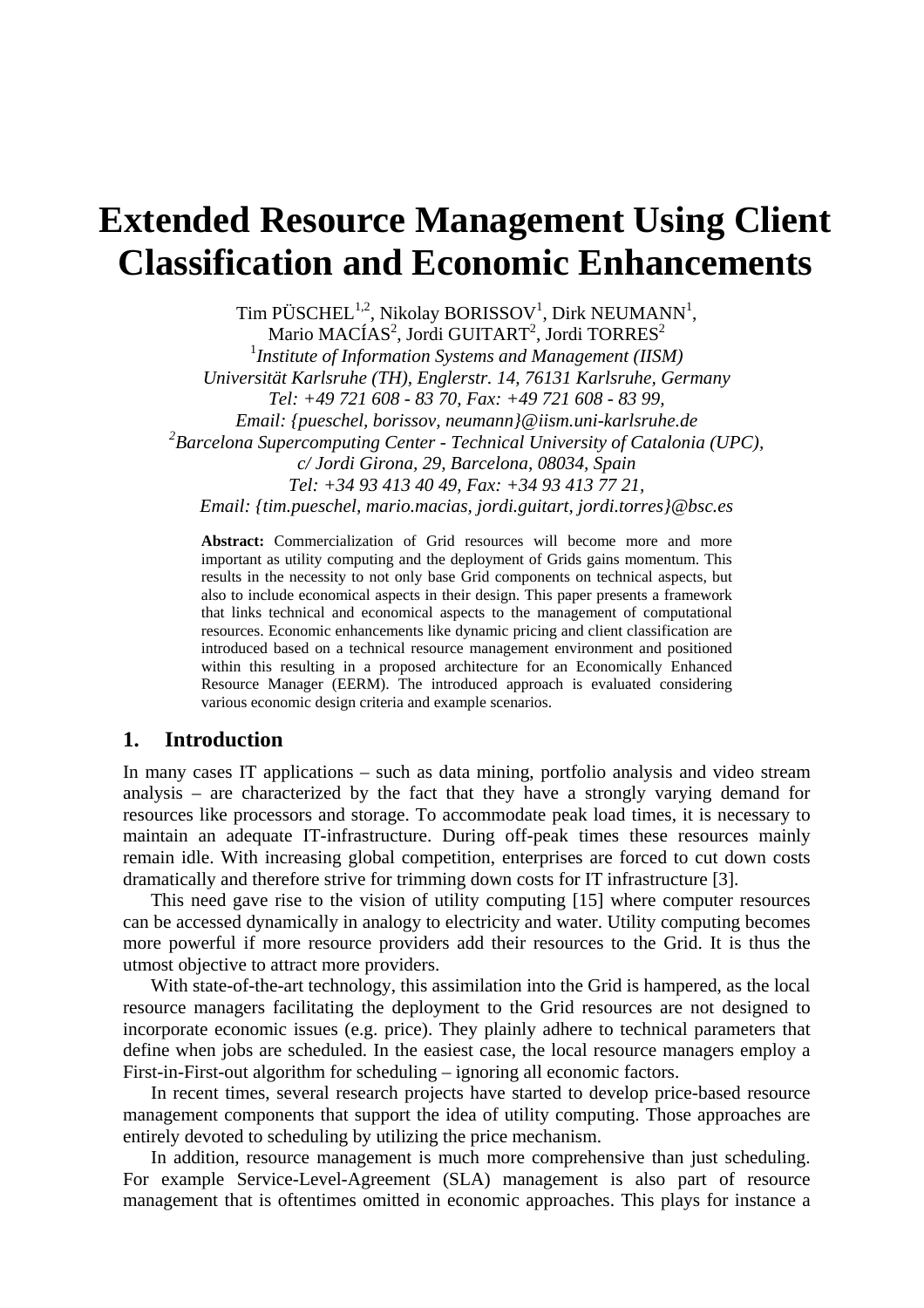role when deciding which already ongoing jobs to cancel in overload situations in order to maintain system stability. To achieve better performance in the commercialization of distributed computational resources, decisions about the supplied resources and their management therefore should be based on both on a technical and on an economic perspective [9].

 Technical resource management systems typically offer the possibility to include priorities for user groups. In purely price-based schedulers it is not possible to distinguish important from unimportant partners, as only current prices matters for the allocation.

# **2. Objectives**

The objectives of this work are to motivate and introduce economical enhancements to resource management and present an architecture comprising these enhancements. We will motivate that client classification should be integrated into economically enhanced resource management systems. Essentially, there are two main reasons to do so: First, client classification allows the inclusion of long-term oriented relationships with strategically important customers. Second, client classification can be used as an instrument of revenue management, which allows skimming off consumer surplus. The main contribution of this paper is to show how technical parameters can be combined into an economically enhanced resources management that increases revenue for the local resource sites.

 The remainder of the paper is structured as follows: Section 3 presents a motivational scenario, section 4 related work. Section 5 explains the economic enhancements and the mechanism of client classification. Section 6 gives an overview of the goals and the architecture of the EERM. Subsequently section 7 contains an example scenario and a short evaluation of the proposed mechanisms. Finally, section 8 concludes the paper and describes our future work.

## **3. Motivational Scenario**

Suppose a large service provider maintains an IT-Infrastructure, whose free resources are offered to external users. The service provider already has a number of clients but depending on the time specific resource usage, it has fluctuating spare capacity. Therefore, the service provider offers its excessive resources over a Grid market to find new clients and optimize the resource utilization and thus its revenue. To retain the good relations with current clients and encourage regular use of its services, the provider offers specialagreements to preferred client. Preferred clients ("Gold-clients") receive preferences when submitting jobs and obtain reservation on certain share of the provider's resources.

 For clients who do not want to entrust their data to just any arbitrary Grid service provider, this scenario is a very interesting option. They can have preferred client contracts with a few selected Grid service providers. This increases their chances to access the services of a trusted provider on demand. Preferred clients are also awarded with further benefits, such as better service levels or price discounts, from the providers as additional incentives to use their resources.

 At the same time the proposed mechanisms are not exclusive, so they leave the option to use other Grid resources of other providers in case of missing free capacity.

#### **4. Related Work**

Requirements on quality of service (QoS) functionalities by the management of disperse computational resource are considered into the *Globus Architecture for Reservation and Allocation* (GARA) [6]. The incorporated components are a first step to achieving end-toend QoS guarantees by introducing advanced reservation of resources.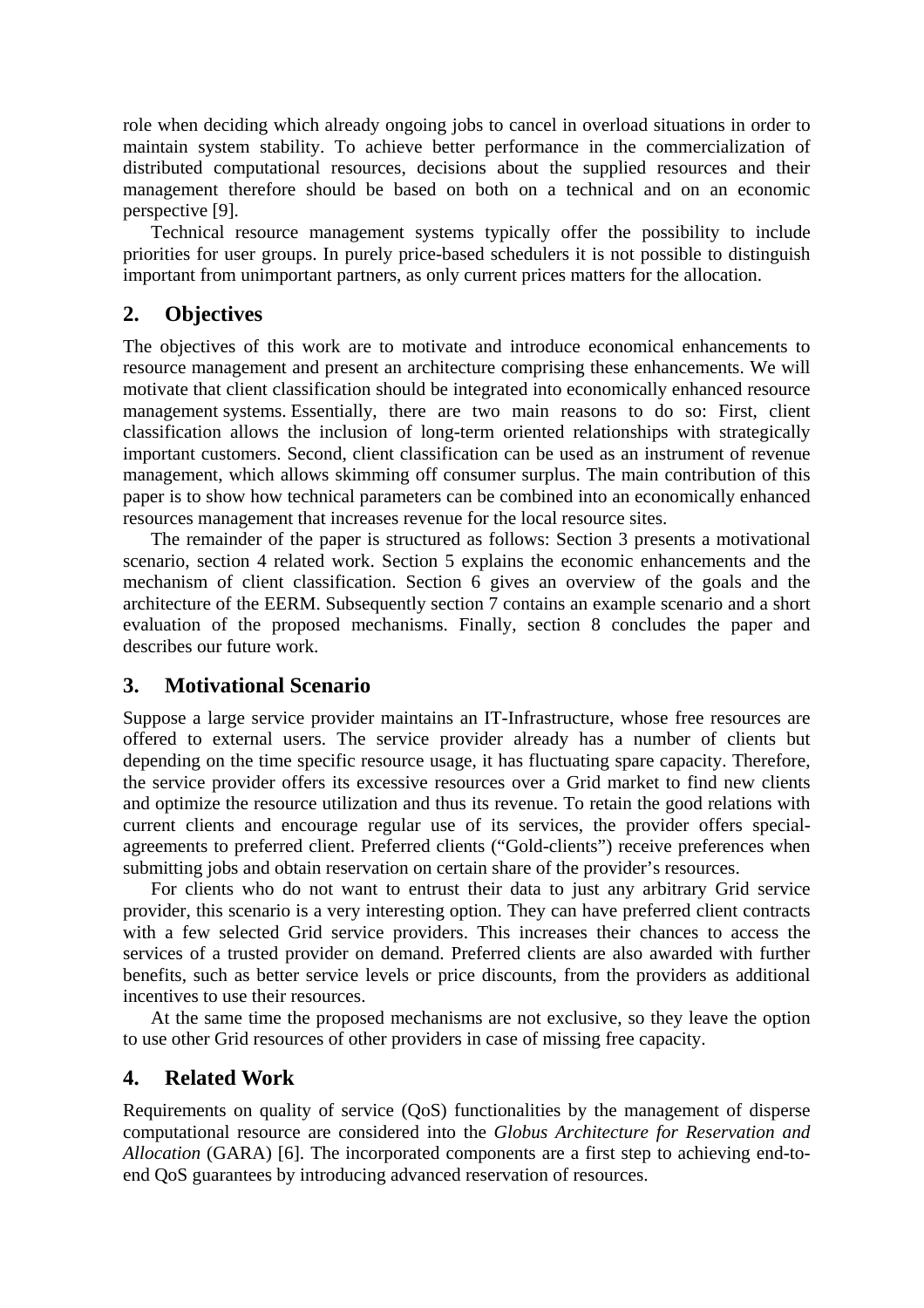QoS can also be achieved by introducing risk management into the Grid, which is elaborated in [5]. Their proposal allows modeling and managing the risk that the service level agreement (SLA) cannot be fulfilled. This allows taking the risk of SLA failure into account when deciding on prices and penalties.

 Another approach for autonomic quality of service aware resource management is based on online performance models [10]. The authors introduce a framework for designing resource managers able to predict the impact of a job in the Grid performance and adapt resource allocation in such a way that service level agreements (SLAs) can be fulfilled.

 Elements of client classification in Grids such as price discrimination, based on customer characteristics, are explored in [1] and [11]. Chicco et al. describe data- mining algorithms and tools for client classification in the electricity Grids [4] but concentrate on methods for finding groups of customers with similar behaviors.

 Further related work in client classification includes a framework for admission control on e-commerce websites that prioritizes user sessions based on predictions about the user's intentions to buy a product [14].

### **5. Economic Enhancements and Client Classification**

One key requirement of commercial resource managers is to offer QoS regarding the job execution, such as guarantees about the available resources and execution time. The first objective of an economic enhanced resource manager is to maximize its revenue, e.g. by allocating as many jobs as possible. However overload situations can lead to reduced overall performance [12] and break QoS agreements between the provider and clients.

 To avoid this, the resource manager needs information about the current utilization of the offered resources as well as information about the required resource capacity of the incoming jobs. While the information about the current utilization could be delivered from monitoring services, the job's execution time and thus its required capacity according to the job's execution-deadline is difficult to estimate. Kounev et al. [10] propose a mechanism to estimate the influence of a job's execution on the utilization through online performance models. The agreed QoS also should be met when some of the computational resources failure. This requires to keep an adequate percentage of the offered resources free, so failure situations could be handled transparent to the client and theirs job's QoS still met. Where such a buffer is not possible or desired it is crucial to at least meet as many SLAs as possible and thereby minimize the negative effect of failure situations.

 To this end we propose the introduction of a Job Cancellation and Suspension mechanism. Where predictions are inaccurate or problems in the Grid lead to reduced capacity some jobs are cancelled or suspended to ensure other jobs meet their SLA. Deciding which jobs to cancel should ensure that overall revenue is maximized, i.e. the cancellation penalties and the loss of revenue due to cancelled jobs are minimized.

 As another enhancement we introduce dynamic pricing based on technical as well as economic factors. Resource prices can be based on the current utilization of the Grid, the impact a job has on the utilization of the Grid, client classification as well as other factors such as current supply and demand. For example when the resource utilization is very high or an incoming job leads to a high utilization a higher price is charged.

 A client is a user or an application which is willing to allocate and consume distributed computational resources. The following factors can be used to differentiate client classes:

- *Price discrimination*: is an economic factor proposed in the past by different authors. One example is the idea of using Grid miles [1] [11], in analogy to frequent flyer miles. In general certain clients can be given price discounts on reservation or final prices.
- *Job prioritization* is another option to differentiate clients. We differentiate two types of job-priorities – strict and soft priorities.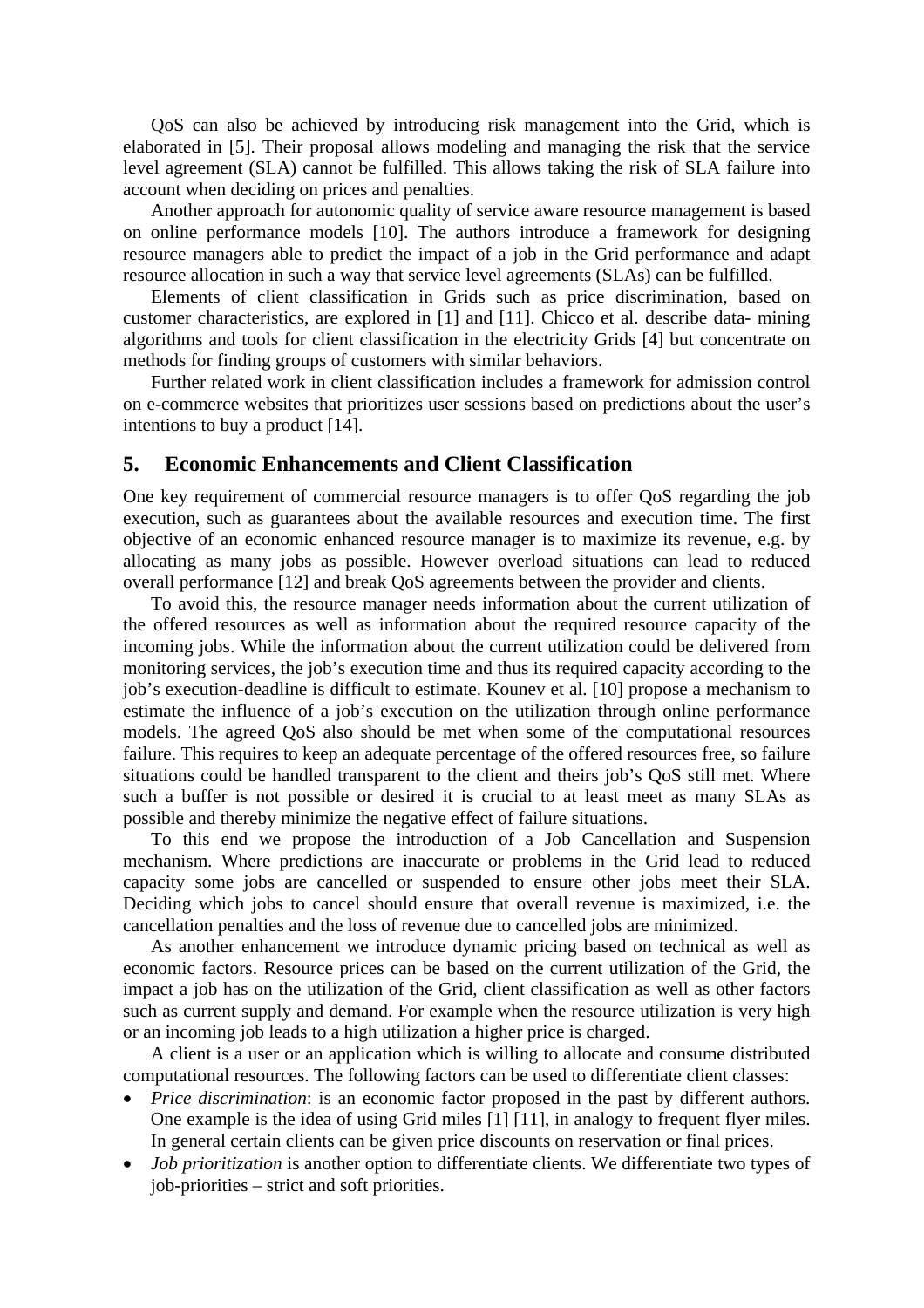- o *Strict priority* means that jobs from clients with priority are always preferred over clients without priority. Thus there is no real competition between the different classes of clients.
- o *Soft priority* means jobs from clients with priority are generally preferred but clients without priority have the chance to outbid prioritized clients.
- *Reservation of resources* is important for clients who want to ensure that they always have a certain capacity at their disposal.
- The last introduced discrimination factor is *quality of service (QoS),* which results in versioning of the service as known from pricing theory [16]. Offering different levels of QoS for different classes of clients is possible by modeling them in the SLA.

 Based on the described desired properties of the resource manager as well as the abovementioned client classification factors we introduce a framework of economic enhanced resource management.

# **6. Economically Enhanced Resource Management**

Beside the specified economic enhancements regarding the client classification the EERMmechanism has to satisfy common economic design criteria explained in the first subsection. To allow the integration of client classification, associated economic enhancements, as well as the economic design criteria we propose and describe a framework of Economically Enhanced Resource Manager (EERM).

#### *6.1 Economic Design Criteria*

The EERM has to satisfy following economic design criteria proposed in [2] and [17]:

- *Individual rationality*: The provider must benefit from using the EERM and the client should benefit from choosing a provider using the EERM. For the provider this benefit could be a higher or more predictable revenue, lower risk (e.g. of paying penalties) and better client retention. For the client this benefit could be a higher ratio of acceptance of important jobs, lower prices, better service levels or preferred acceptance of jobs.
- For the criterion of *incentive compatibility* it is important to choose the characteristics of the mechanism in such a way that the clients report their true requirements. This avoids strategic behavior, e.g. with the aim to influence the client classification.
- *Revenue maximization*: The objective of the resource providers is to maximize their revenue, which is one of the economic characteristics of the EERM.
- Client Classification adds some additional *computational complexity*. Depending on the policies that are chosen winner determination has to be slightly adapted. It, however, does not introduce any NP-hard problems into the mechanism and the additional computational cost should be limited.
- Another criterion is *efficiency*. A mechanism is called allocative efficient if it maximizes the sum of individual utilities.

#### *6.2 Model of the EERM*

The main goals of the EERM are to:

- link technical and economical aspects of resource management
- establish more precise price calculations for resources, taking usage of the Grid, performance estimations and business policies into account and
- strengthen the economic feasibility of the Grid.

 In this work we focus on presenting the features of the EERM that can be related to client classification.

 Figure 1 shows the EERM Architecture. The *Economy Agent* first receives a request from a market agent, checks whether the job is technically and economically feasible and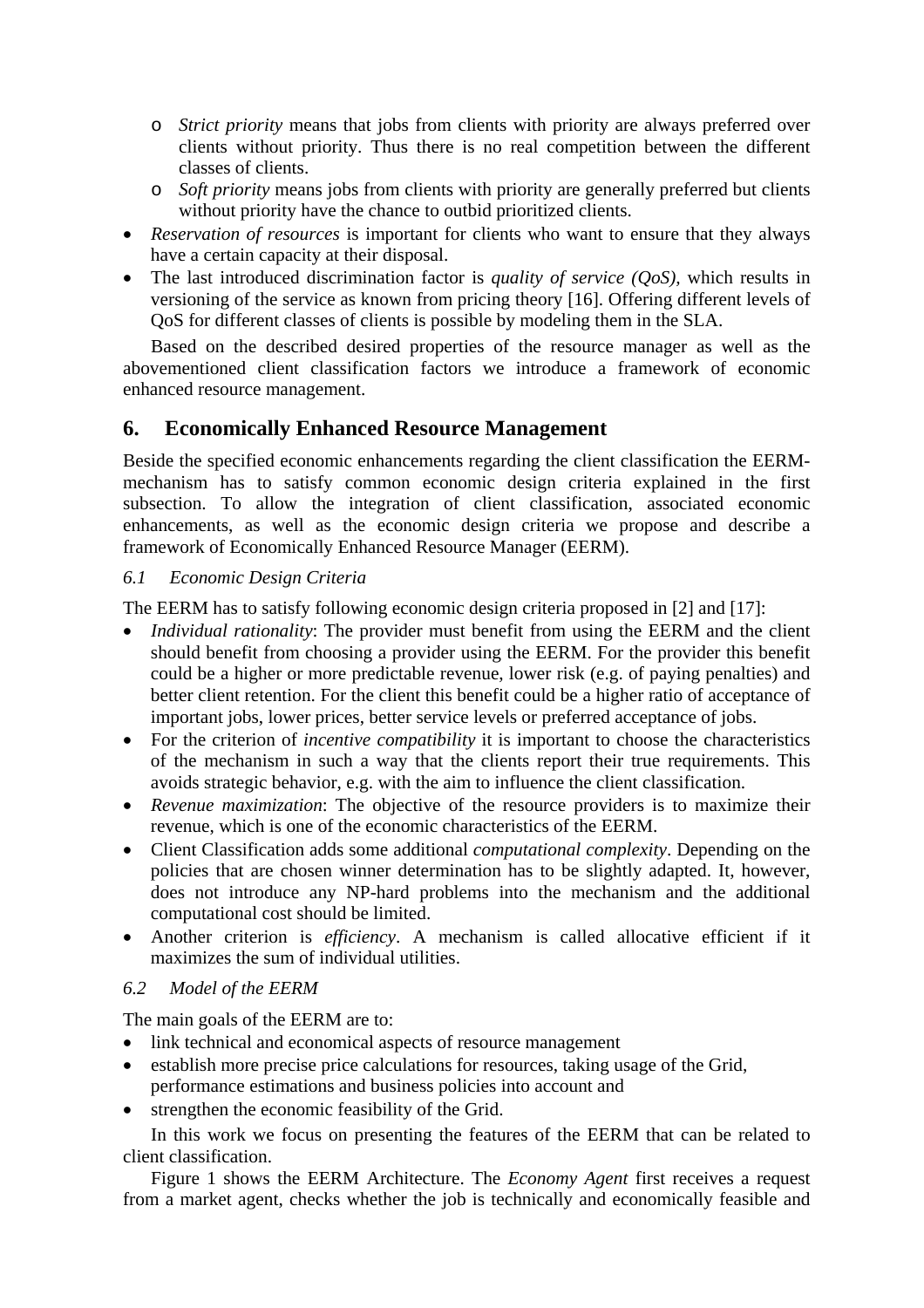calculates a price for the job based on the client's class, resource availability, pricing policies as well as predictions of future job executions from the estimator component.



*Figure 1: EERM Architecture* 

The *Estimator* component calculates the expected impact on the utilization of the Grid.

 The *System Performance Guard* (SPG) monitors the performance of the provider's supplied resources and ensures the accepted SLAs. If there is a risk that one or more SLAs cannot be fulfilled the SPG can take decisions to suspend or cancel jobs to ensure the fulfillment of the SLAs and maximize overall revenue.

To keep the EERM adaptable, the *Policy manager* stores and manages policies for client classification, job cancellation and suspension. Policies are formulated in Semantic Web Rule Language (SWRL) [8]. An example for a policy based rule is like the following:  $ClientClass(?clientclass) \land sameAs(?clientclass," Standard") \land$ 

Utilization(?utilization)  $\land$  InsideUtilizationRange(?utilization,"70% - 100%")

 $\Rightarrow$  Reject Job

This policy express that if the utilization of the Grid is between 70% and 100% and the client classification of a job is "Standard" the job is not accepted. This implies that in this case only jobs with other classifications are accepted.

 The *Economic Resource Manager* is responsible for the communication with the local resource managers and influences the local resource management to achieve a more efficient global resource usage.

The EERM interacts with various other components, including the Grid Market Middleware, a Monitoring component and Resource Fabrics. The Grid Market Middleware represents the middleware responsible for querying prices and offering of resources.

The *Monitoring* is responsible for monitoring the state and the performance of the Grid.

 *Resource Fabrics* enables the low level access to the Grid-resources, e.g. via Condor [13] or Globus [7].

Figure 2 shows the sequence of a Job Cancellation due to Grid performance problems. The Monitoring informs the System Performance Guard about problems on the grid. The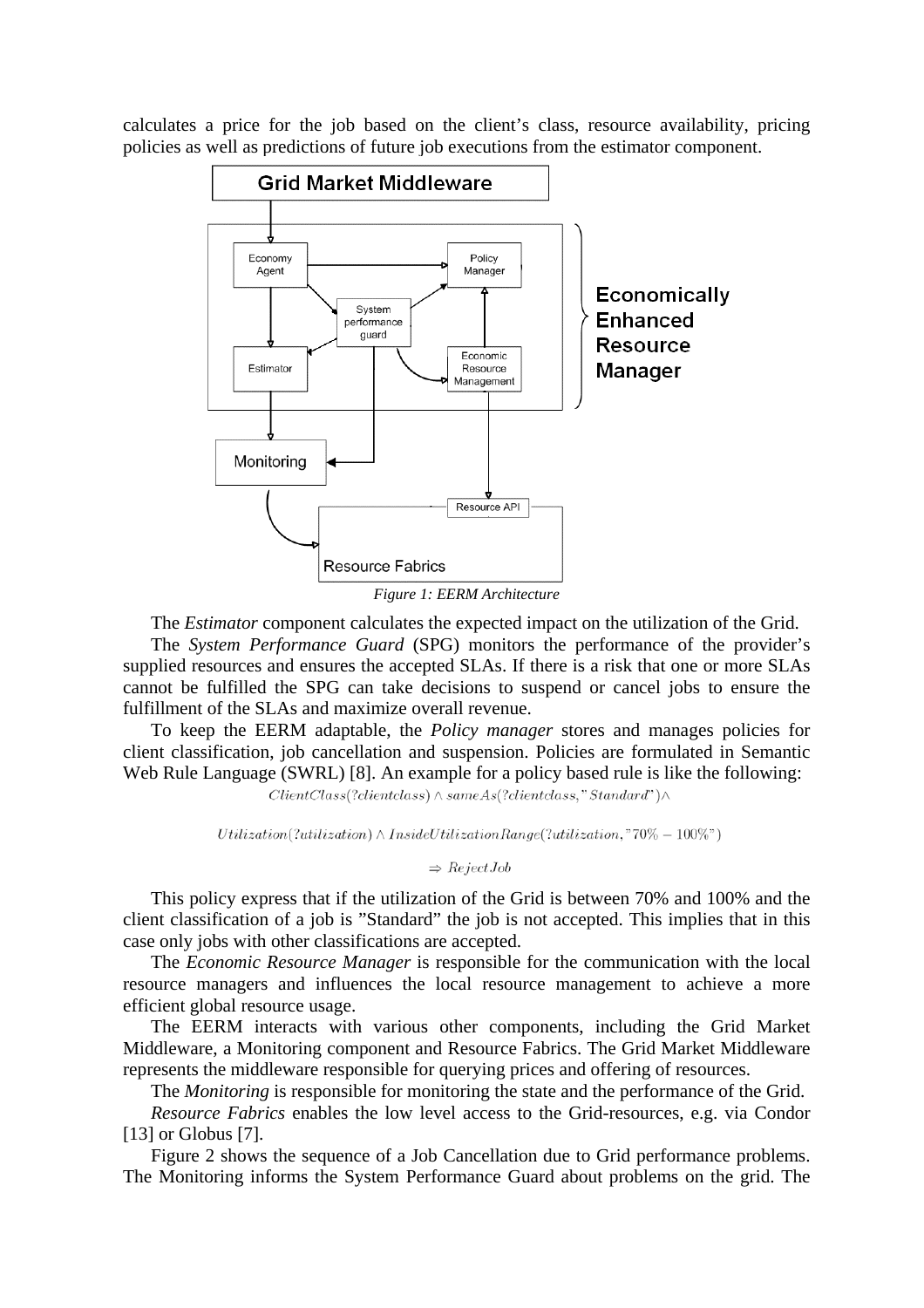SPG proofs policies, requests necessary information, chooses the jobs to be cancelled and interacts finally with the Economic RM to initiate the cancellation of the respective jobs.



*Figure 2: Sequence Diagram of Job Cancellation* 

# **7. Evaluation**

`

For the example scenario we have several assumptions:

- We assume that the system only receives information about jobs that become available in the following time period.
- A Gold-client only uses the provider if he can launch jobs with capacity requirements between 30 units and 60 units per period.
- The total capacity of the provider is 100.
- The jobs shown in Table 1 will be available during the run.

First we consider a scenario without EERM (Case I). In this case any job is accepted if there is enough capacity left to fulfill it. As can be seen in Table 2 Jobs A, B, C, G, H, L, M, O, P, and Q are accepted, the other jobs cannot be accepted due to capacity constraints. This results in total revenue of 1349 and an average utilization of 89.7.

| Jobs:         | <b>Start</b>   | End | Capacity/t | <b>Client Class</b> | <b>Price</b> |
|---------------|----------------|-----|------------|---------------------|--------------|
| A             | 1              | 3   | 55         | Standard            | 330          |
| B             |                | 5   | 24         | Standard            | 180          |
| $\mathcal{C}$ | 1              | 7   | 20         | Standard            | 140          |
| D             | 2              | 4   | 20         | Standard            | 120          |
| G             | 4              | 7   | 20         | Standard            | 160          |
| H             | $\overline{4}$ | 9   | 15         | Standard            | 135          |
| L             | 6              | 8   | 30         | Standard            | 90           |
| M             | 6              | 9   | 12,5       | Standard            | 50           |
| O             | 8              | 10  | 20         | Standard            | 90           |
| P             | 9              | 10  | 21         | Standard            | 84           |
| Q             | 9              | 10  | 30         | Standard            | 90           |
| $\mathbf R$   | $\overline{2}$ | 6   | 30         | Gold                | 375          |
| S             | 5              | 8   | 30         | Gold                | 300          |
| T             | 7              | 10  | 7,5        | Gold                | 75           |
| U             | $\overline{7}$ | 9   | 20         | Gold                | 150          |
| V             | 9              | 10  | 20         | Gold                | 100          |

*Table 1: Example Data with Available Jobs During the Run*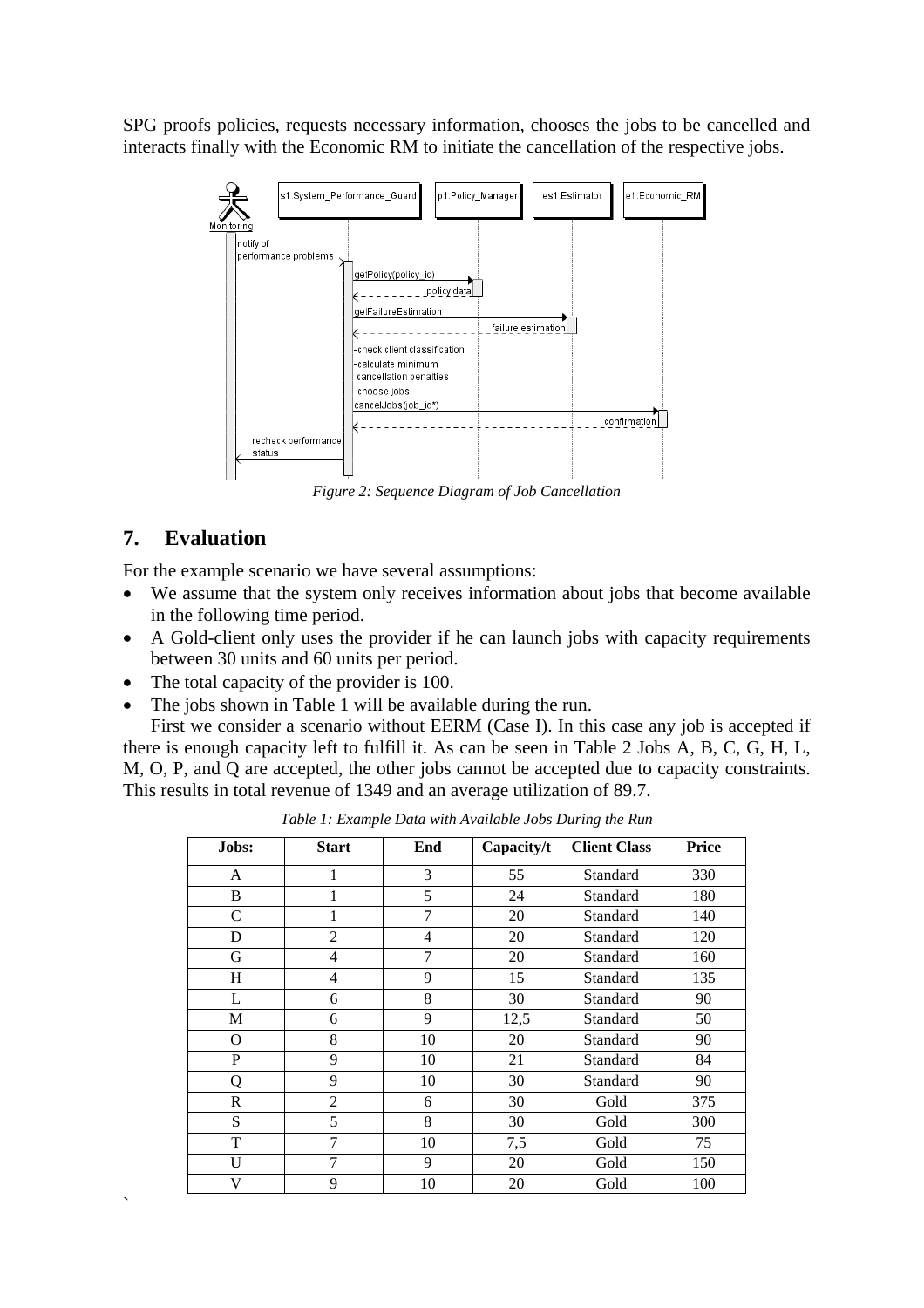Then we introduce a fixed reservation of 60% of resources for the Gold-client to ensure his requirements are fulfilled (Case II). Now total revenue is 1400 and average utilization of 71.2. Even though the utilization is lower an increase in revenue can be achieved.

| Case | <b>Jobs</b> completed        | Revenue | <b>Avg Utilization</b> |
|------|------------------------------|---------|------------------------|
|      |                              |         |                        |
|      | A, B, C, G, H, L, M, O, P, Q | 1349    | 89.7                   |
|      | C, D, R, S, M, T, U, O, V    | 1400    |                        |
|      | A, R, G, H, S, T, U, V       | 1625    | 73.5                   |

*Table 2: Allocation Example Data with Available Jobs During the Run* 

 In the third case the policy is to accept only jobs from the Gold-client if the job would result in utilization higher than 70%. In case this is not sufficient to fulfill the requirements of the Gold-client, jobs from Standard-clients are stopped. This is a policy that can be used in situations as described in the motivational scenario. In this case it is not necessary to stop any jobs and the policy results in total revenue of 1625 and an average utilization of 73.5. This is a significant increase in revenue.

# **8. Conclusions**

In this paper we motivated client classification and further economical enhancement for resource management. We presented factors and technical parameters that can be used for these enhancements to increase revenue for the local resource sites. Furthermore we introduced the preliminary architecture for an Economically Enhanced Resource Manager integrating these enhancements. Due to the general architecture and the use of policies and a policy manager our approach is can be adapted to a wide range of situations.

 We evaluated our approach considering economic design criteria and using an example scenario. The evaluation of our first model shows that the proposed economic enhancements firstly enable maximizing provider's benefit and secondly strengthen the relationship with business clients.

 The next steps will include refinement of the architecture as well as the implementation of the EERM. During and following this process, further evaluation of the system will be done, e.g. by testing the system and running simulations. Another issue that requires further consideration is the autonomous generation of business policies for the EERM.

## **Acknowledgments**

This work is supported by the Ministry of Science and Technology of Spain and the European Union (FEDER funds) under contract TIN2004-07739-C02-01 and Commission of the European Communities under IST contract 034286 (SORMA).

# **References**

- [1] Buyya, R. *Economic-based distributed resource management and scheduling for Grid computing*. PhD thesis, Monash University, 2002.
- [2] Campbell, D. E. *Resource Allocation Mechanisms*. Cambridge University Press, London, 1987.
- [3] Carr, N. *The End of Corporate Computing*. MIT Sloan Management Review (46:3), pp 66-73, 2005.
- [4] Chicco, G., Napoli, R. and F. Piglione. *Comparisons Among Clustering Techniques for Electricity Customer Classification.* IEEE Transactions on PowerSystems, 21(2): pp 933– 940, 2006.
- [5] Djemame, K., I. Gourlay, J. Padgett, G. Birkenheuer, M. Hovestadt, O. Kao, and K. Voß. *Introducing risk management into the Grid.* In *The 2nd IEEE International Conference on e-Science and Grid Computing (eScience2006)*, page 28, Amsterdam, Netherlands, 2006.
- [6] Foster, I., C. Kesselman, C. Lee, B. Lindell, K. Nahrstedt, and A. Roy. *A distributed resource management architecture that supports advance reservations and co-allocation.* In *Proceedings of the 7th International Workshop on Quality of Service (IWQoS 1999)*, pp 62–80, London, UK, 1999.
- [7] Globus Project. http://www.globus.org [April 2007].